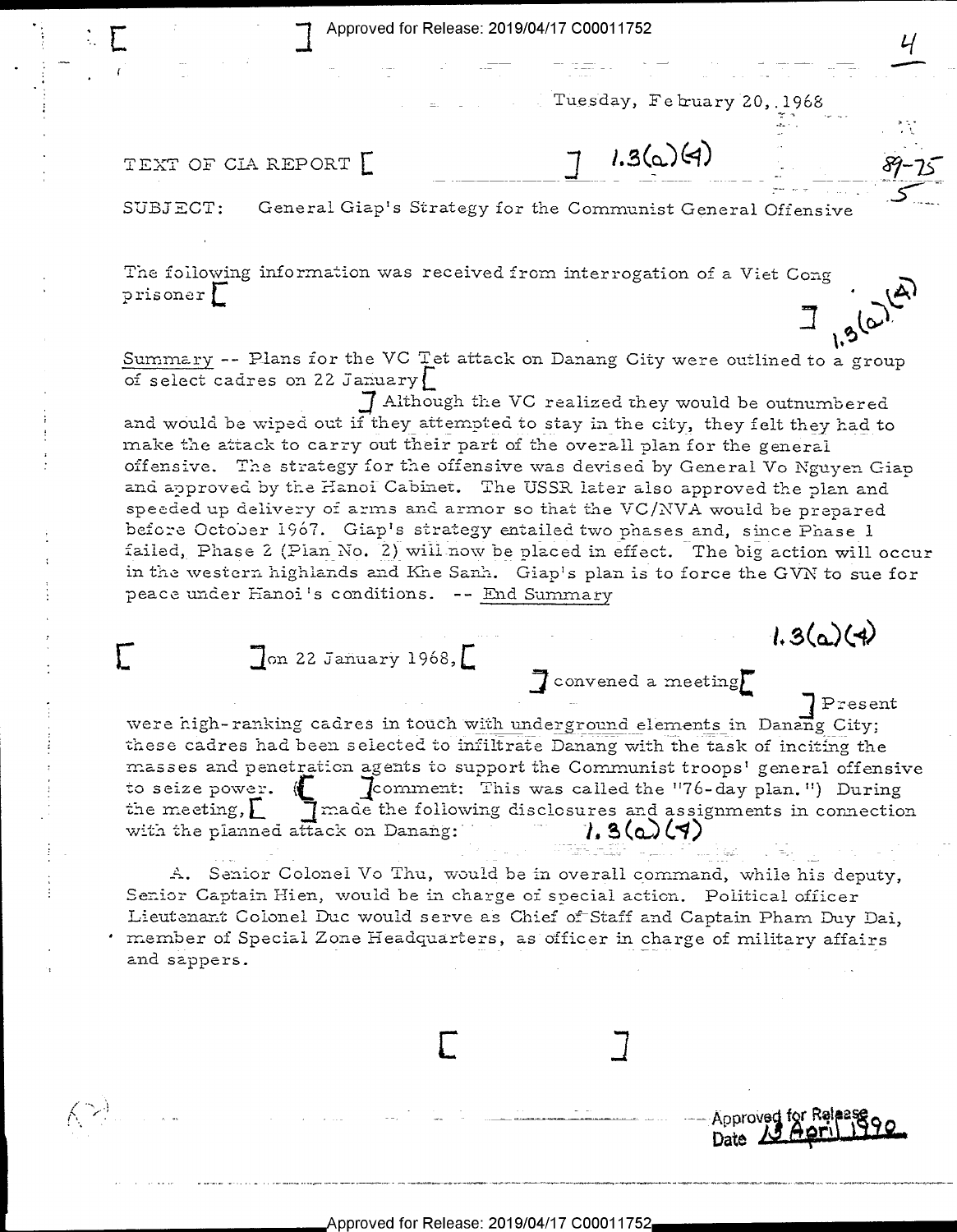Approved for Release: 2019/04/17 C00011752

 $-2-$ 

B. For the purpose of the attack, Danang would be divided into three operational districts, each headed by a District Committee member. Secretary 1 : Hung was placed in charge of District 2 (Danang center), which had the key Fire of taking over the Government of Vietnam administrative installations. Thus, Listrict 2 VC cadres would automatically constitute the Danang City provisional and cutive committee, with Sau Hung as Mayor, once the GVN administration had Tailen.  $1.3(a)(4)$ 

The plan of action for the attack on Danang was the following: Captain Hien had 40 youths aged 16 to 17 of both sexes and carrying birth certificates to avoid the need for GVN identity cards who would infiltrate the city, led by lisison agents, during the period 24-29 January. They would be armed with silencer-equipped pistols, submachine guns and TNT and their mission would be to recommofter ARVN and GVN civil installations and to observe GVN intelligence personnel. The latter were to be captured or killed during the general offensive. The VC recognized they would be greatly outnumbered by the ARVN and allied forces in Danang and would probably be wiped out if they drove deep into the city and stayed there a long while. However, if they did not attack the city, they would lose face with the masses and would fail to carry out their part of the general offensive. Therefore, the following plan for the attack on Danang was adopted:

A. Two local main force battalions, R. 20 and Q. 16, would attack and occupy GVN posts around the city. One infiltrated North Vietnamese Army battalion belonging to worksite 2 would be held in reserve.

B. Chly a few elements would thrust deeply into the city. These would then immediately withdraw to the city's outskirts to rejoin the above-mentioned units for a prolonged siege of the city designed to pressure the local authorities into negotiating.

C. In the meantime, the special action unit would coordinate with other specialized elements in inciting the population to go out into the streets to 1) struggle against the GVN, 2) demand the creation of a coalition government, 3, destroy fuel dumps and power plants, and 4) steal weapons and ammunition to arm young men and women who had distinguished themselves in previous struggles. These developments would result in the formation of a "dissident army" headed by Pham Day Dai. Thus, the "uprising" in Danang would appear to be a mass movement against the GVN.  $1.3(a)(4)$ 

D. The attack would begin on the night of 29/30 Jahuary 1968.  $\phi$ Comment: A later order changed the date to the night of 30/31 January, but for some unknown reason the attack was launched as originally scheduled.)

 $1.3(4)(4)$ I the attack of Damang was part of the pian (Plan 2T) for a Feneral criensive and general uprising. He explained that from September 1967 to January 1968, the VC forces suffered many heavy reverses, particularly in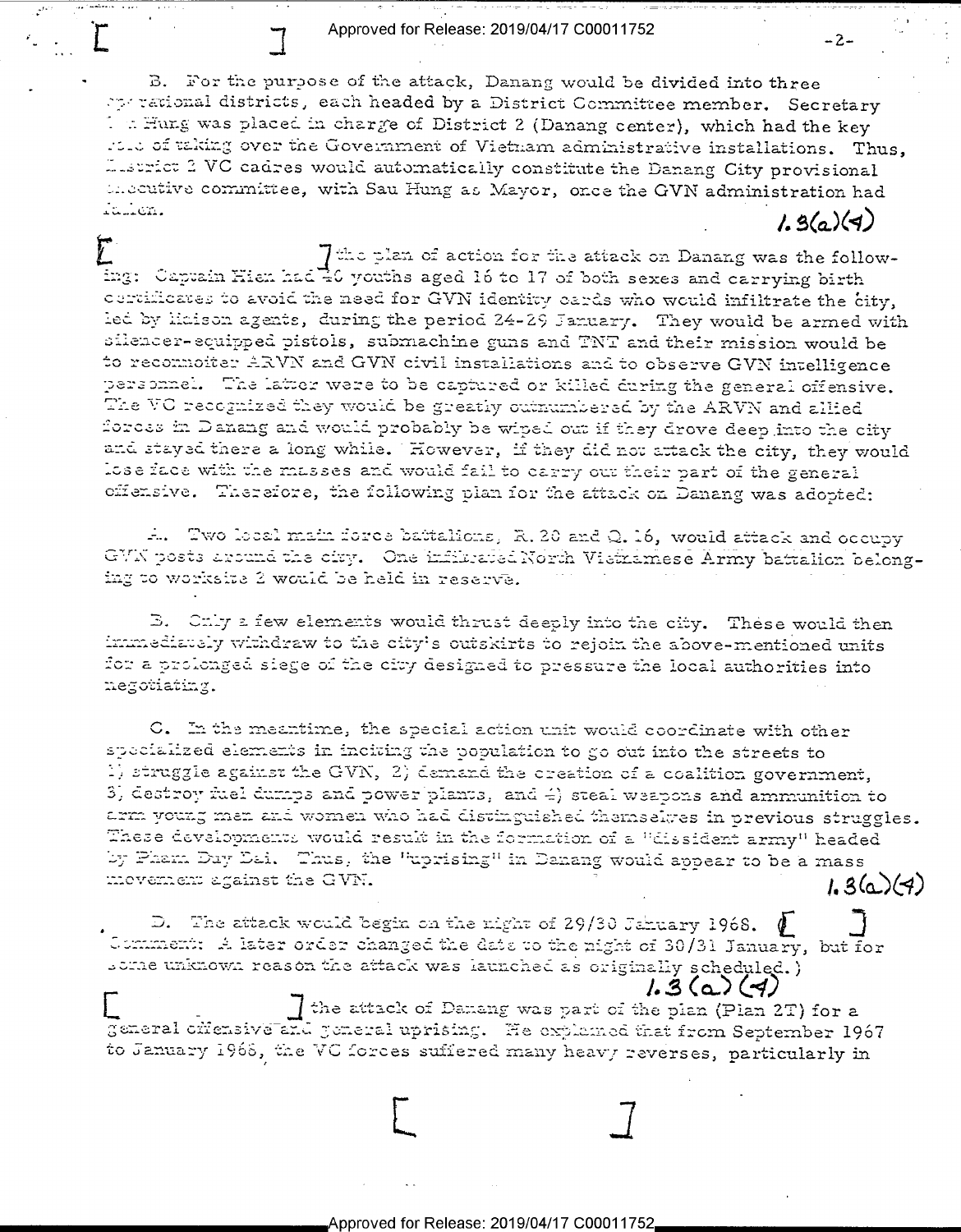Approved for Release: 2019/04/17 C00011752 $\mathcal{U}(\mathcal{U})$  $e^{-(n-1)^2}$ 

 $\mathcal{F}^{\mathcal{F}}$  . The set of  $\mathcal{F}^{\mathcal{F}}$  is the set of  $\mathcal{F}^{\mathcal{F}}$ 

. ع<mark>لي</mark>ت

Khanh Hoa, Phu Yen and Binh Dinh Provinces, where the "liberated" areas shrunk. GVN and allied forces were not as active in the Quang Ngai, Quang Tin, Quang Nam and Danang areas, but they still inflicted such high casualties on the VC that heavy inflitration of NVN troops was still not enough to fill the gaps. As a result, Communist Chinese and Cuban missions made urgent visits to war<br>theater B and returned with the opinion that the Communists could not hold out<br>against the material strength of the GVN and its allies.

 $\mathcal{G}^{\prime}$ 

Hanoi therefore decided it would have to negotiate as the USSR had been advising it to do.

 $1.3(a)(4)$ .<br>J was called back to NVN many times to General Nguyen Chi Thanh,  $\Gamma$  J was called back to NVN many times to discuss action plans. After Thanh's death, General Vo Nguyen Giap asserted that Thanh's strategy of occupying the rural areas inch by inch and setting u

A. The Communists did not need to attack, take and defend the rural area,<br>since the rural population and territory could be won by (1) sending all regular<br>North Vietnamese Army units to the south and (2) using half the com

B. Plan No. 2: If the general offensive against the cities should fail, the<br>Viet Cong/North Vietnamese Army forces would pull back and encircle the<br>provincial towns. This would keep the Government of Vietnam and the popula

C. In the meantime, the Viet Cong/North Vietnamese Army would fight the decisive battle. The western highlands (precise province not specified) would be the main theater of battle, while U.S. forces, would be lured into th

l. Strong harassment-in Southern Laos to permit the shifting of all North Vietnamese Army troops to South Vietnam.

2. Movement of Communist troops and armor into southern Laos across from the western highlands (Khe. Sanh area).

Approved for Release: 2019/04/17 C00011752

 $L \qquad \qquad \Box$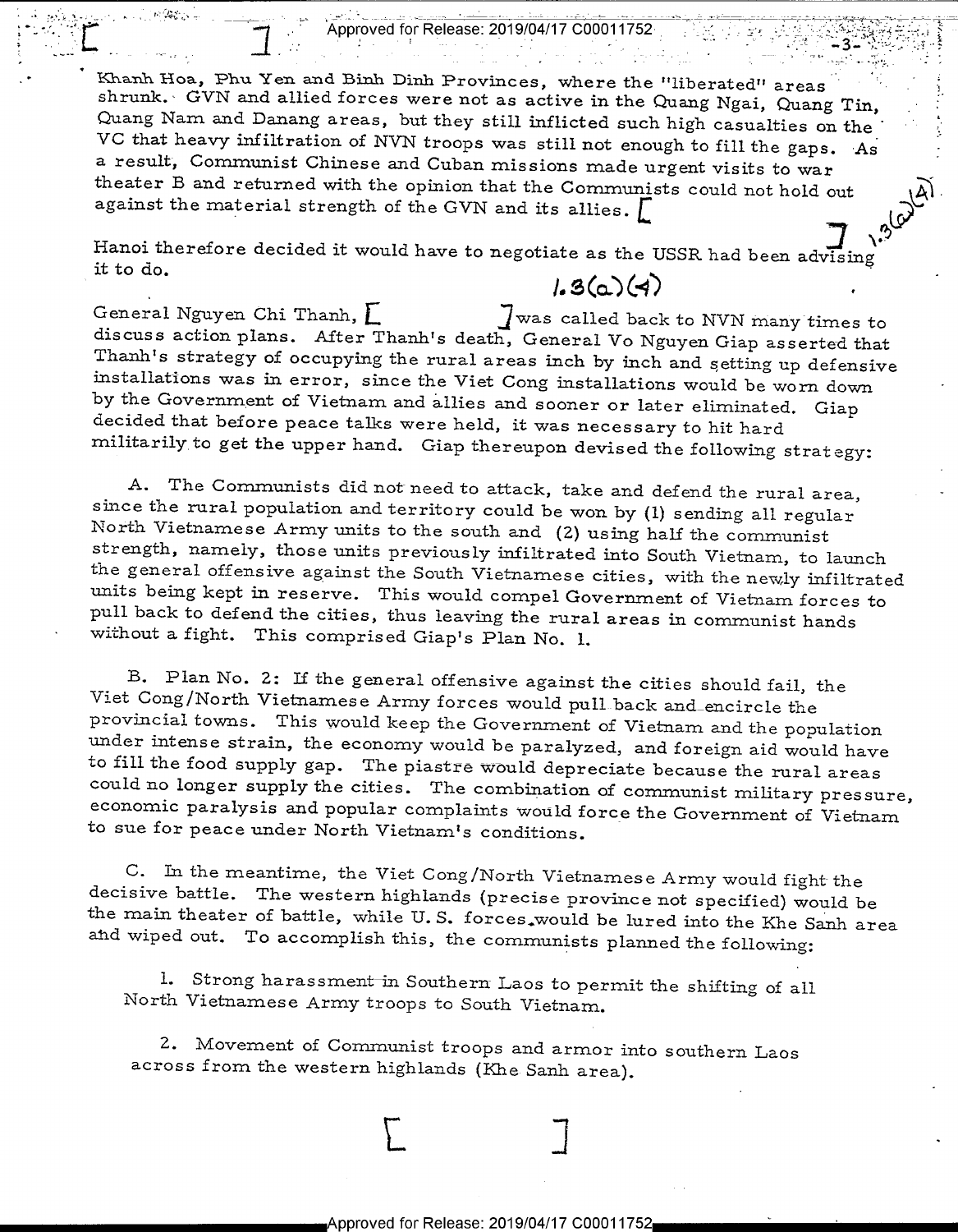Approved for Release: 2019/04/17 C00011752

 $\mathbb{E}$  .

.

 $\frac{1}{2}$ 

 $\vdash$ 

E

"

3. Surprise intervention by the NVA Air Force to support ground action against ARVN and U. S. troops.

 $\frac{13}{2}$  .  $\frac{13}{2}$  .  $\frac{13}{2}$  .  $\frac{13}{2}$  .  $\frac{13}{2}$  .  $\frac{13}{2}$  .  $\frac{13}{2}$  .  $\frac{13}{2}$  .  $\frac{13}{2}$  .  $\frac{13}{2}$  .  $\frac{13}{2}$  .  $\frac{13}{2}$  .  $\frac{13}{2}$  .  $\frac{13}{2}$  .  $\frac{13}{2}$  .  $\frac{13}{2}$  .  $\frac{13}{2}$  . Giap's strategy was approved by the Hanoi Cabinet, and Le Duan and a Cabinet Minister (name unknown) were sent to Moscow to present the plan to the Soviets and request aid. The USSR accepted the plan and changed its aid policy from a passive one to one of accelerated dispatch of weapons, armor and experts to NVN before October 1967 so that the plan could be put into effect. Since that time, the NVN defense ministry has been di recting the war and Giap has personally been commanding the fighting.  $\Box$ <br> $\Box$  1.3( $\dot{a}$ )(4)

since the VC attack on Danang has completely failed, the VC will now apply Plan No. 2. Thus, in the days ahead, they will probe GVN/allied reactions by 1) maintaining encircling forces around the city and impose an economic blockade, 2) create extreme tension to arouse popular unrest, and 3) hit the Danang Airbase with heavy rocket attacks. If U. S. and Korean forces cooperate with ARVN and fight the VC actively, the Communists will maintain their encirclement and wait for the big action to begin in the western highlands and Khe Sanh . Only then will they decide whethe r to continue with the offensive or negotiate from a position of strength. However, if the U. S. and Korean forces support ARVN only with air and artillery, the Comrnunists will quickly intensify their artillery (rocket) firepower and prepare for the general offensive.

 $1.3(\alpha)(4)$ if the offensive is resumed, the VC/NVA tactic will be to attack, occupy and pull out fast. If possible, they will take and hold some positions around Danang, since it will be imperative to take heavily populated areas that will provide shelter and a long- range food supply and will permit the VC/NVA troops to dig in. Simultaneously, a province mobile battalion would be sent to reinforce sapper battalion 402 for an attack on Hoi An City.  $1.3(a)(4)$ 

The recent VC attack on Lang Vei was for the purpose of testing allied strength and to lure the U. S. into concentrating its artillery, Marines and airpower in the Khe Sanh area. When the offensive resumes, the Communists will start the battle for Khe Sanh and the western highlands, at which time the Quang Tri Airbase will be shelled while one regiment will attack and occupy Quang Tri City.

 $1.3(a)(4)$ 

 $5(0.14)$  $\rightarrow$ 

'

 $\begin{array}{ccc} \hline \end{array}$